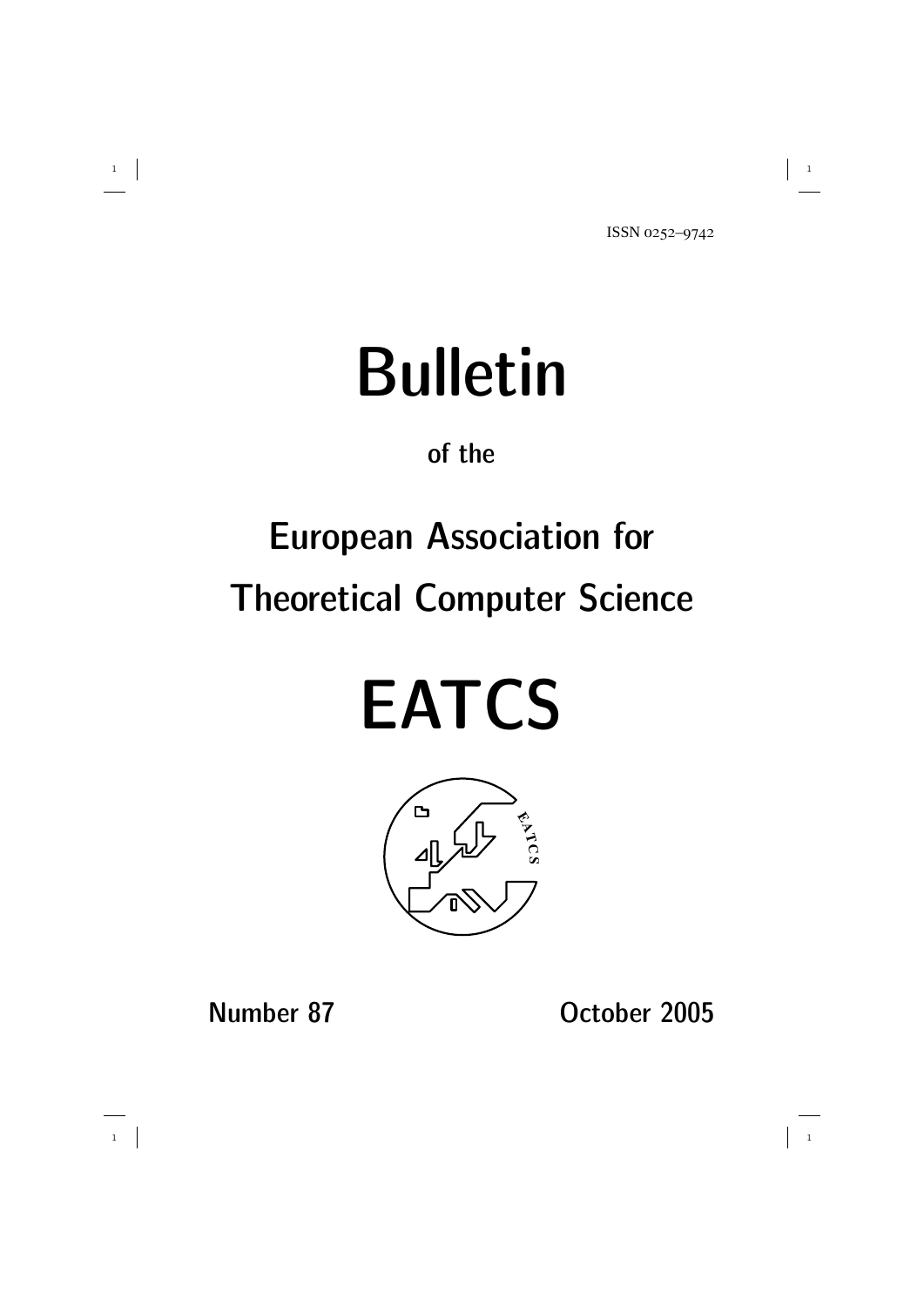### **TABLE OF CONTENTS**

#### **EATCS MATTERS**

|                                                                                                                 | 3              |
|-----------------------------------------------------------------------------------------------------------------|----------------|
|                                                                                                                 | $\overline{5}$ |
| REPORT FROM THE EATCS GENERAL ASSEMBLY                                                                          | 6              |
|                                                                                                                 | 10             |
| SOFTWARE SCIENCE: FROM VIRTUAL TO REALITY, by R. Milner                                                         | 12             |
|                                                                                                                 | 16             |
|                                                                                                                 | 17             |
| <b>FOREIGN CHAPTERS</b>                                                                                         |                |
|                                                                                                                 | 21             |
| <b>INSTITUTIONAL SPONSORS</b>                                                                                   |                |
| IPA - INSTITUTE FOR PROGRAMMING RESEARCH AND ALGORITHMICS                                                       | 25             |
| <b>EATCS NEWS</b>                                                                                               |                |
|                                                                                                                 | 29             |
| NEWS FROM INDIA, by M. Mukund                                                                                   | 31             |
| NEWS FROM IRELAND, by A.K. Seda                                                                                 | 34             |
| NEWS FROM NEW ZEALAND, by C.S. Calude                                                                           | 36             |
| THE EATCS COLUMNS                                                                                               |                |
| THE ALGORITHMICS COLUMN, by J. Díaz                                                                             |                |
| SOME NEW TECHNIQUES IN DESIGN AND ANALYSIS OF EXACT                                                             |                |
| (EXPONENTIAL) ALGORITHMS, by F.V. Fomin, F. Grandoni, and D. Kratsch                                            | 47             |
| THE COMPLEXITY COLUMN, by J. Torán                                                                              |                |
| LOWER BOUNDS ON QUANTUM QUERY COMPLEXITY, by P. Høyer and                                                       |                |
|                                                                                                                 | 78             |
| THE CONCURRENCY COLUMN, by L. Aceto                                                                             |                |
| RECURSION VS REPLICATION IN PROCESS CALCULI: EXPRESSIVENESS,                                                    |                |
| by C. Palamidessi and F.D. Valencia $\ldots \ldots \ldots \ldots \ldots \ldots \ldots \ldots \ldots \qquad$ 104 |                |
| THE FORMAL SPECIFICATION COLUMN, by H. Ehrig                                                                    |                |
| AUGUR - A TOOL FOR THE ANALYSIS OF GRAPH TRANSFORMATION                                                         |                |
|                                                                                                                 | 126            |
| INTEGRATION OF THE GENERIC COMPONENT CONCEPTS FOR SYSTEM                                                        |                |
| MODELING WITH ADHESIVE HLR SYSTEMS, by J. Padberg                                                               | 138            |
|                                                                                                                 |                |